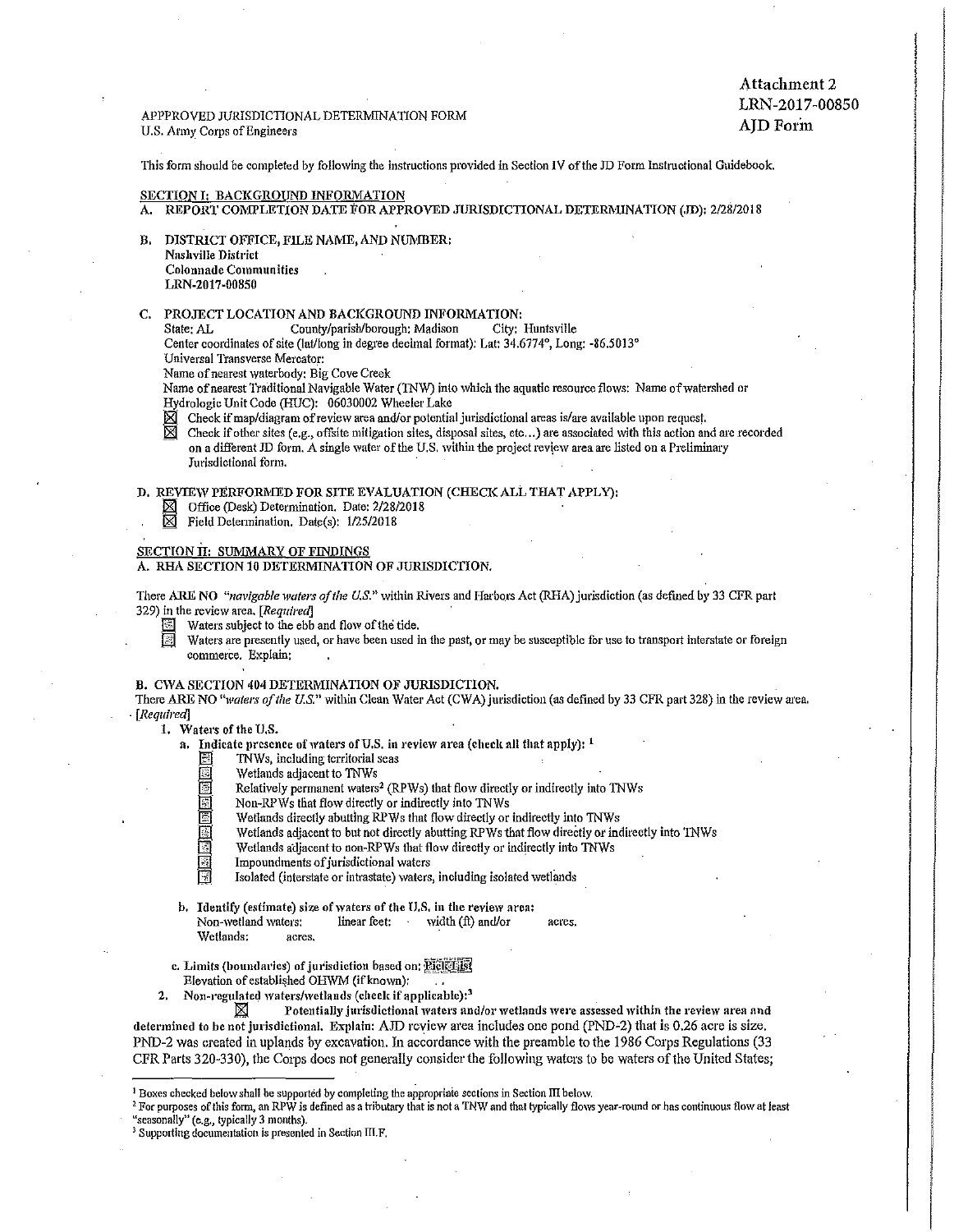Attachment 2 .LRN-2017-00850

. artificial lakes or ponds created by excavating and/or diking dry land to collect and retain water and which are used AJD Form exclusively for such purposes as stock watering, irrigation, settling basins, or rice growing.

#### SECTION III: CWA ANALYSIS

- A. TNWs AND WETLANDS ADJACENT TO TNWs
	- . The agencies will assert jurisdiction over TNWs and wetlands adjacent to TNWs. If the aquatic resource is a TNW, complete Section  $\text{III}, \text{A}, \text{I}$  and Section III.D.1. only; if the aquatic resource is a wetland adjacent to a TNW, complete Sections  $III.A.1$  and 2 and Section  $III.D.1.$ ; otherwise, see Section  $III.B$  below.
		- !. TNW
			- Identify 1NW:

Summarize rationale supporting determination:

- 2. Wetland adjacent to TNW Summarize rationale supporting conclusion that wetland is "adjacent":
- B. CHARACTERISTICS OF TRIBUTARY (THAT IS NOT A TNW) AND ITS ADJACENT WETLANDS (IF ANY):

This section summarizes information regarding characteristics of the tributary and its adjacent Wetlands, if any, and it helps determine whether or not the standards for jurisdiction established under *Rapanos* have been met.

The agencies will assert jurisdiction over non-navigable tributaries of TNWs where the tributaries are "relatively permanent waters" (RPWs), i.e. tributaries that typically flow year-round or have continuous flow at least seasonally  $\overline{c}$ , typically 3 months). A wetland that directly abuts an RPW is also jurisdictional. If the aquatic resource is not a TNW, but has year-round (perennial) flow, skip to Section III.D.2. If the aquatic resource is a wetland directly abutting a tributary with perennial flow, skip to Section III.D.4.

A wetland that is adjacent to but that does not directly abut an RPW requires a significant nexus evaluation. Corps districts and EPA regions will include in the record any available information that documents the existence of a significant nexus between a relatively permanent tributary that is not perennial (and its adjacent wetlands if any) and a traditional navigable water, even though a significant nexus finding is not required as a matter of law.

If the waterbody<sup>4</sup> is not an RPW, or a wetland directly abutting an RPW, a JD will require additional data to determine if the waterbody has a significant nexus with a TNW. If the tributary has adjacent wetlands, the significant nexus evaluation must consider the tributary in combination with all of its adjacent wetlands. This significant nexus evaluation that combines, for analytical purposes, the tributary and all of its adjacent wetlands is used whether the review area identified in the JD request is the tributary, or its adjacent wetlands, or both. If the JD covers a tributary with adjacent wetlands, complete Section III,B.1 for the tributary, Section III,B.2 for any onsite wetlands, and Section III.B.3 for all wetlands adjacent to that tributary, both onsite and offsite. The determination whether a significant nexus exists is determined in Section III.C below.

1. Characteristics of non-TNWs that flow directly or indirectly into TNW

(i) General Arca Conditions:

| Watershed size:          | <b>Piddles</b> |        |
|--------------------------|----------------|--------|
| Drainage area:           |                |        |
| Average annual rainfall: |                | inches |
| Average annual snowfall: |                | inches |

(ii) Physicnl Characteristics:

- (a) Relationship with TNW:
	- $\Box$  Tributary flows directly into TNW.  $\Box$  Tributary flows through Pick List tributaries before entering TNW.

Project waters are **Pick List** river miles from TNW, Project waters are Picketist river miles from RPW. Project waters are Pick has aerial (straight) miles from TNW. Project waters are **Pick Fist** aerial (straight) miles from RPW. Project waters cross or serve as state boundaries. Explain: Identify flow route to TNW<sup>5</sup>:

<sup>•</sup> 1 Note that the Instructional Guidebook contains additional infonnation regarding swales, ditches, washes, and erosional features generally and in the arid West.

<sup>&</sup>lt;sup>5</sup> Flow route can be described by identifying, e.g., tributary a, which flows through the review area, to flow into tributary b, which then flows into TNW.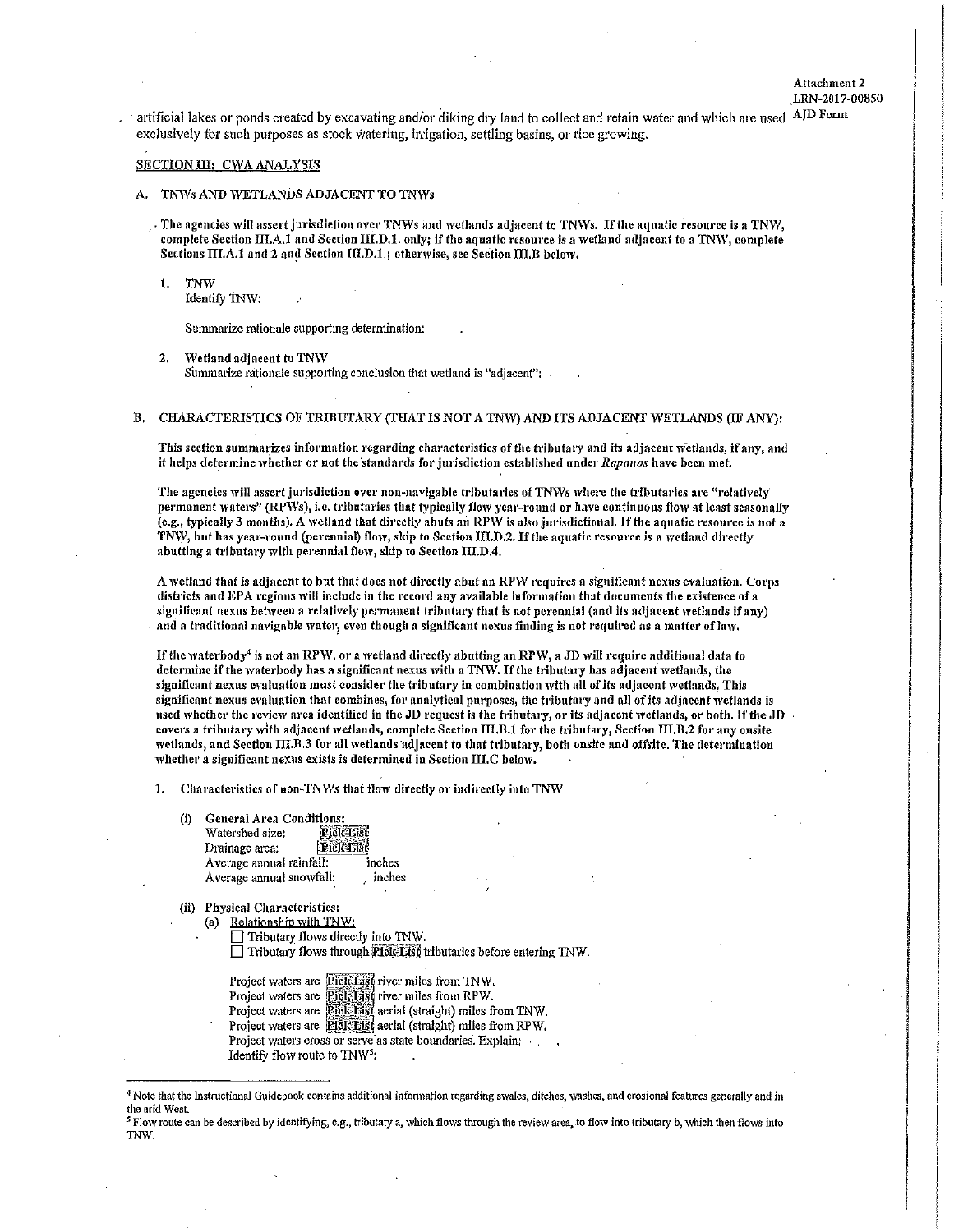andro del professor del professor del professor del professor del professor del professor del professor del pr<br>I del professor del professor del professor del professor del professor del professor del professor del profes<br>

dia juga mengenakan kalendari<br>Lihat pengantan pada kalendari pada hasil di sebagai di pada tahun 1980 dan di sebagai di sebagai di sebagai d<br>Lihat pengantan pada tahun 1980 dan sebagai di sebagai di sebagai di sebagai di s

Tributary stream order, if known:

 $\lambda$ 

 $\ddot{\phantom{a}}$ 

 $\overline{a}$ 

|        |                      | (b) General Tributary Characteristics (check all that apply):<br>Tributary is:<br>Natural<br>Artificial (man-made). Explain:<br>Manipulated (man-altered). Explain:                                                                                                                                                                                                                                                                                                                                                                                                                     |  |
|--------|----------------------|-----------------------------------------------------------------------------------------------------------------------------------------------------------------------------------------------------------------------------------------------------------------------------------------------------------------------------------------------------------------------------------------------------------------------------------------------------------------------------------------------------------------------------------------------------------------------------------------|--|
|        |                      | Tributary properties with respect to top of bank (estimate):<br>Average width:<br>feet<br>Average depth:<br>feet<br>Average side slopes: Pick List.                                                                                                                                                                                                                                                                                                                                                                                                                                     |  |
|        |                      | Primary tributary substrate composition (check all that apply):<br>Silts .<br>Sands<br>Concrete<br>Cobbles<br>Muck<br>Gravel<br>Bedrock<br>Vegetation. Type/% cover:<br>Other Explain:                                                                                                                                                                                                                                                                                                                                                                                                  |  |
|        |                      | Tributary condition/stability [e.g., highly eroding, sloughing banks]. Explain:<br>Presence of run/riffle/pool complexes. Explain:<br>Tributary geometry: Rick List<br>Tributary gradient (approximate average slope):<br>%                                                                                                                                                                                                                                                                                                                                                             |  |
|        |                      | $(c)$ Flow:<br>Tributary provides for: Bick List<br>Estimate average number of flow events in review area/year: Piciclist<br>Describe flow regime:<br>Other information on duration and volume:                                                                                                                                                                                                                                                                                                                                                                                         |  |
|        |                      | Surface flow is: Rick List. Characteristics:                                                                                                                                                                                                                                                                                                                                                                                                                                                                                                                                            |  |
|        |                      | Subsurface flow: <i>Pickerst</i> . Explain findings:<br>$\Box$ Dye (or other) test performed:                                                                                                                                                                                                                                                                                                                                                                                                                                                                                           |  |
|        |                      | Tributary has (check all that apply):                                                                                                                                                                                                                                                                                                                                                                                                                                                                                                                                                   |  |
|        |                      | Bed and banks<br>OHWM <sup>6</sup> (check all indicators that apply):<br>clear, natural line impressed on the bank<br>the presence of litter and debris<br>destruction of terrestrial vegetation<br>changes in the character of soil<br>shelving<br>the presence of wrack line<br>vegetation matted down, bent, or absent<br>sediment sorting<br>leaf litter disturbed or washed away<br>scour<br>sediment deposition<br>multiple observed or predicted flow events<br>water staining<br>abrupt change in plant community<br>other (list):<br>Discontinuous OHWM. <sup>7</sup> Explain: |  |
|        |                      | If factors other than the OHWM were used to defermine lateral extent of CWA jurisdiction (check all that apply);<br>$\boxed{\mathbb{E}}$ High Tide Line indicated by:<br>摑<br>Mean High Water Mark indicated by:<br>$\Box$ oil or scum line along shore objects<br>survey to available datum;<br>fine shell or debris deposits (foreshore)<br>physical markings:<br>physical markings/characteristics<br>$\exists$ vegetation lines/changes in vegetation types.<br>tidal gauges<br>other (list):                                                                                       |  |
|        |                      | (iii) Chemical Characteristics:                                                                                                                                                                                                                                                                                                                                                                                                                                                                                                                                                         |  |
|        |                      | Characterize tributary (e.g., water color is clear, discolored, oily film; water quality; general watershed<br>characteristics, etc.). Explain:                                                                                                                                                                                                                                                                                                                                                                                                                                         |  |
|        |                      | Identify specific pollutants, if known:                                                                                                                                                                                                                                                                                                                                                                                                                                                                                                                                                 |  |
| 'Ibid, | and below the break. | <sup>6</sup> A natural or man-made discontinuity in the OHWM does not necessarily sever jurisdiction (e.g., where the stream temporarily flows<br>underground, or where the OHWM has been removed by development or agricultural practices). Where there is a break in the OHWM that is<br>unrelated to the waterbody's flow regime (e.g., flow over a rock outcrop or through a culvert), the agencies will look for indicators of flow above                                                                                                                                          |  |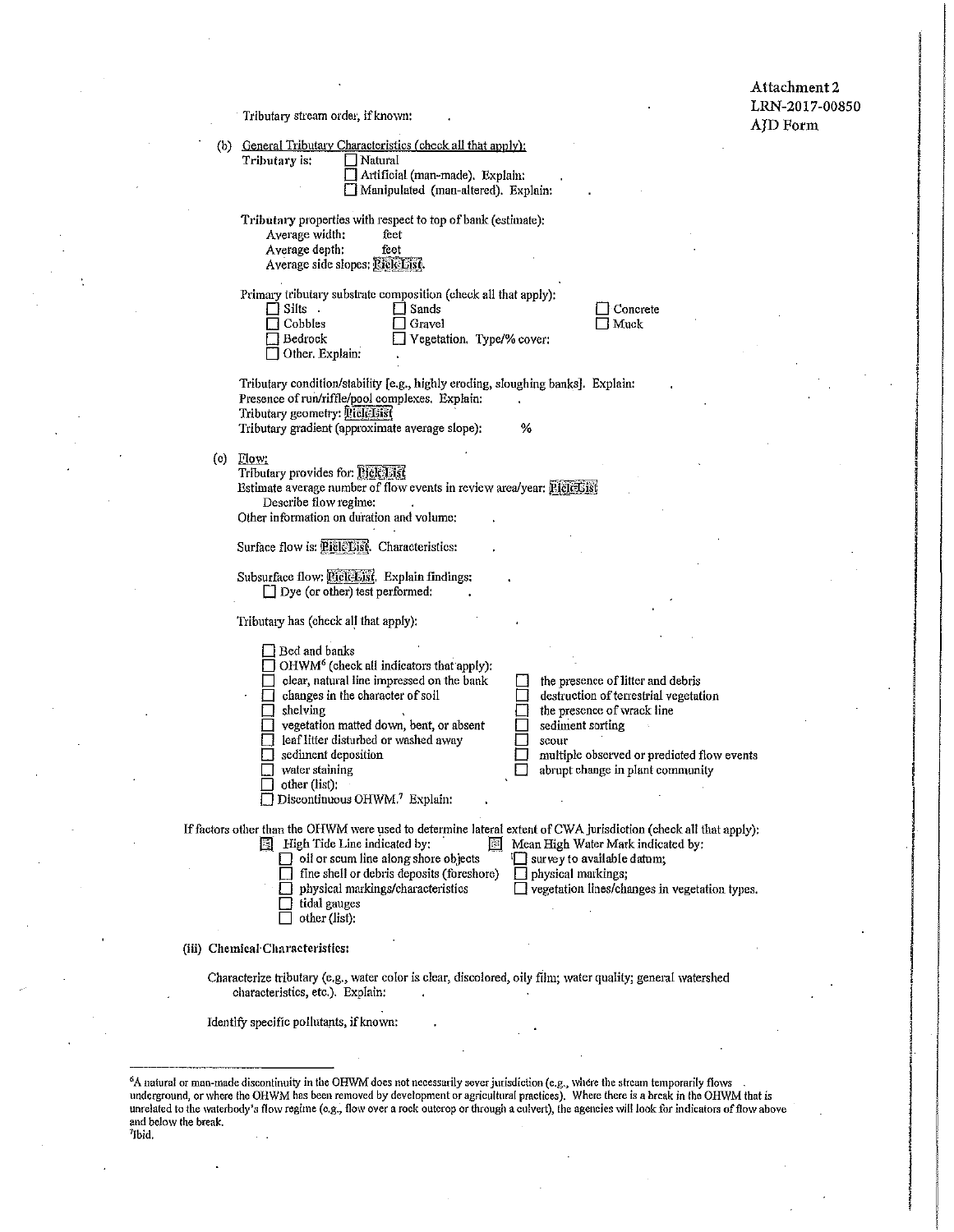Attachment 2 LRN-2017-00850 AJDForm

(iv) Biological Characteristics. Channel supports (check all that apply):

- D Riparian corridor. Characteristics (type, average width):
- $\Box$  Wetland fringe. Characteristics:<br> $\Box$  Habitat for:
- Habitat for:
	- 0 Federally Listed species. Explain findings:
	- $\Box$  Fish/spawn areas. Explain findings:
	- $\Box$  Other environmentally-sensitive species. Explain findings:
	- $\Box$  Aquatic/wildlife diversity. Explain findings:

## 2. Characteristics of wetlands adjacent to non-TNW that flow directly or indirectly into TNW

- (i) Physical Characteristics:
	- (a). General Wetland Characteristics:
		- Properties:
			- Wetland size: acres
			- Wetland type. Explain:
			- Wetland quality. Explain:
		- Project wetlands cross or serve as state boundaries. Explain:
	- (b) General Flow Relationship with Non-TNW: Flow is: PieleList. Explain:

Surface flow is: **PicleList** Characteristics:

#### Subsurface flow: **Bick Eist**. Explain findings:  $\Box$  Dye (or other) test performed:

- (c) Wetland Adjacency Determination with Non-1NW:  $\Box$  Directly abutting
	- $\Box$  Not directly abutting
		- $\Box$  Discrete wetland hydrologic connection. Explain:<br> $\Box$  Ecological connection. Explain:
		- Ecological connection. Explain:
		- D Separated by benn/barrier. Explain;
- (d) Proximity (Relationship) to TNW Project wetlands are Pick List river miles from TNW. Project waters are PickList aerial (straight) miles from TNW.<br>Flow is from: PickQiist,

Estimate approximate location of wetland as within the leiclelsist floodplain.

(ii) Chemical Characteristics:

Characterize wetland system (e.g., water color is clear, brown, oil film on surface; water quality; general \Vatcrshed characteristics; etc.), Explain:

Identify specific pollutants, if known:

- (iii) Biological Characteristics. Wetland supports (check all that apply):
	- $\Box$  Riparian buffer. Characteristics (type, average width):
	- Vegetation type/percent cover. Explain:<br>
	Habitat for:
	- Habitat for:
		- $\Box$  Federally Listed species. Explain findings:
		- $\Box$  Fish/spawn areas. Explain findings:
		- $\Box$  Other environmentally-sensitive species. Explain findings:
		- $\Box$  Aquatic/wildlife diversity. Explain findings:
- 3, Characteristics of all \vetlands adjacent to the tributary (if any)
	- All wetland(s) being considered in the cumulative analysis:  $P1ckList$

Approximately  $($ ) acres in total are being considered in the cumulative analysis.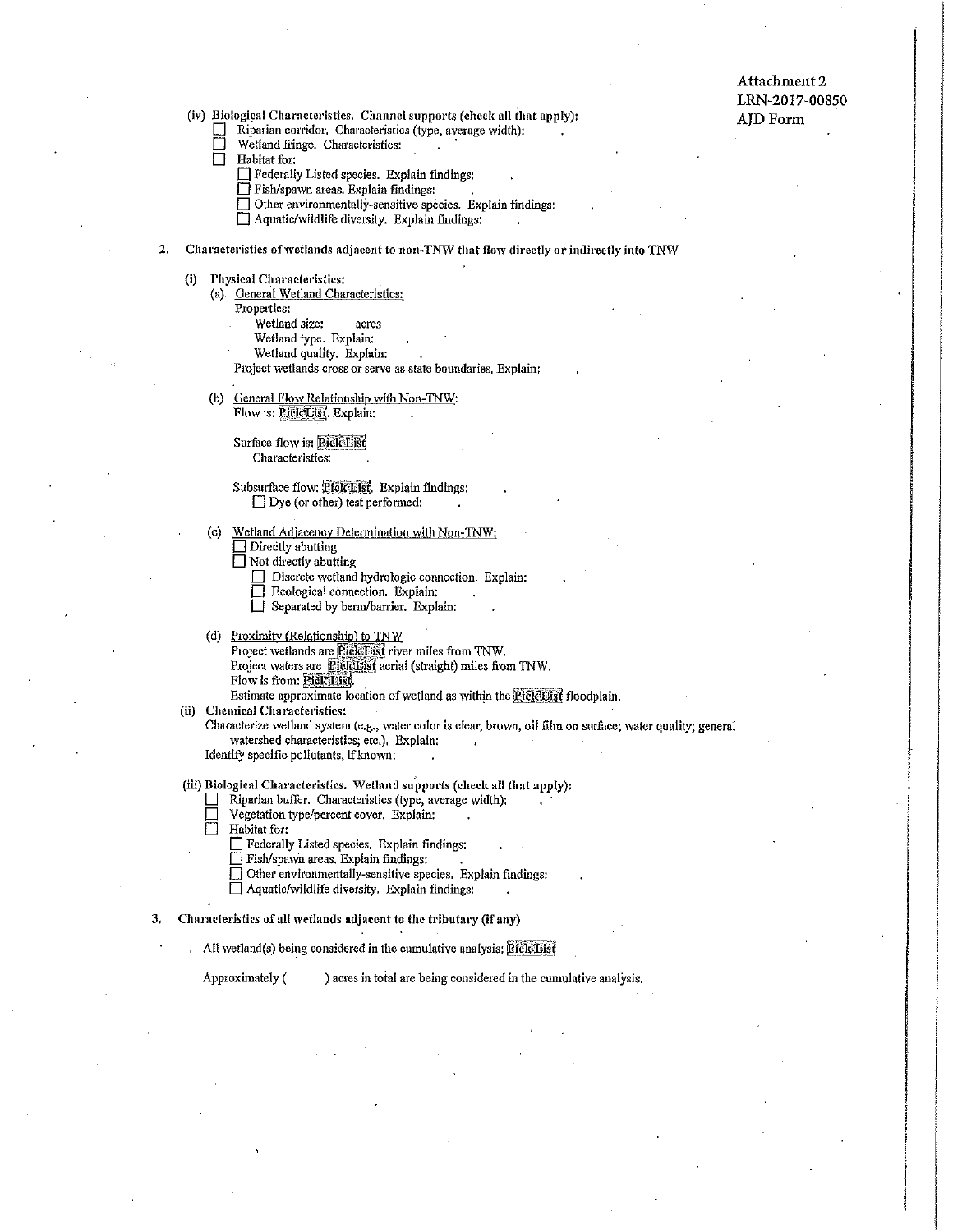Attachment 2 LRN-2017-00850 AID Form

For each wetland, specify the following:

Directly abuts? (Y/N) Size (in acres) Directly abuts? (Y/N) Size (in acres)

Summarize overall biological, chemical and physical functions being performed:

## C. SIGNIFICANT NEXUS DETERMINATION

A significant nexus analysis will assess the flow characteristics and functions of the tributary itself and the functions performed by any wetlands adjacent to the tributary to determine if they significantly affect the chemical, physical, find biological integrify of a TNVV. For each of the following situations, a significant nexus exists if the tributary, in combination with all of its adjacent wetlands, has more than a speculative or insubstantial effect on the chemical, physical and/or biological integrity of a TNW. Considerations 'vhcn evaluating significant nexus include, but are not limited to the volume, duration, and frequency of the flow of water in the tributary and its proximity to a TNW, and the functions performed by the tributary and all its adjacent wetlands. It is not appropriate to determine significant nexus based solely on any specific threshold of distance (e.g. between a tributary and its adjacent wetland or between a tributary and the TNW). Similarly, the fact an adjacent wetland lies within or outside of a floodplain is not solely determinative of significant nexus,

Draw connections between the features documented and the effects on the TNW, as identified in the *Rapanos* Guidance and discussed in the Instructional Guidebook. Factors to consider include, for example:

- Does the tributary, in combination with its adjacent wetlands (if any), have the capacity to carry pollutants or flood waters to TNWs, or to reduce the amount of pollutants or flood waters reaching a TNW?
- Does the tributary, in combination with its adjacent wetlands (if any), provide habitat and lifecycle support functions for fish and other species, such as feeding, nesting, spawning, or rearing young for species that are present in the TNW?
- Does the tributary, in combination with its adjacent wetlands (if any), have the capacity to transfer nutrients and organic carbon that support downstream foodwebs?
- Does the tributary, in combination with its adjacent wetlands (if any), have other relationships to the physical, chemical, or biological integrity of the TNW?

Note: the above list of considerations is not inclusive and other functions observed or known to occur should be documented below:

- 1. Significant nexus findings for non-RPW that has no adjacent wetlands and flows directly or indirectly into TNWs. Explain findings of presence or absence of significant nexus below, based on the tributary itself, then go to Section III.D:
- 2. Significant nexus findings for non-RPW and its adjacent wetlands, where the non-RPW flows directly or indirectly into TNWs. Explain findings of presence or absence of significant nexus below, based on the tributary in combination with all of its adjacent wetlands, then go to Section  $III$ , D:
- 3. Significant nexus findings for wetlands adjacent to an RPW but that do not directly abut the RPW, Explain findings of presence or absence of significant nexus below, based on the tributary in combination with all of its adjacent wetlands, then go to Section 111.D:
- D. DETERMINATIONS OF JURISDICTIONAL FINDINGS. THE SUBJECT WATERS/WETLANDS ARE (CHECK ALL THAT APPLY):
	- 1. TNWs and Adjacent Wetlands. Check all that apply and provide size estimates in review area:  $\mathbb{F}$  TNWs: linear feet width (ft), Or, acres. Wetlands adjacent to TNWs: acres.

2. RPWs that flow directly or indirectly into TNWs.

- Tributaries of TNWs where tributaries typically flow year-round are jurisdictional. Provide data and rationale indicating that tributary is perennial:
- $[3]$  Tributaries of TNW where tributaries have continuous flow "seasonally" (e.g., typically three months each year) are jurisdictional. Data supporting this conclusion is provided at Section lli.B. Provide rationale indicating that tributary flows seasonally: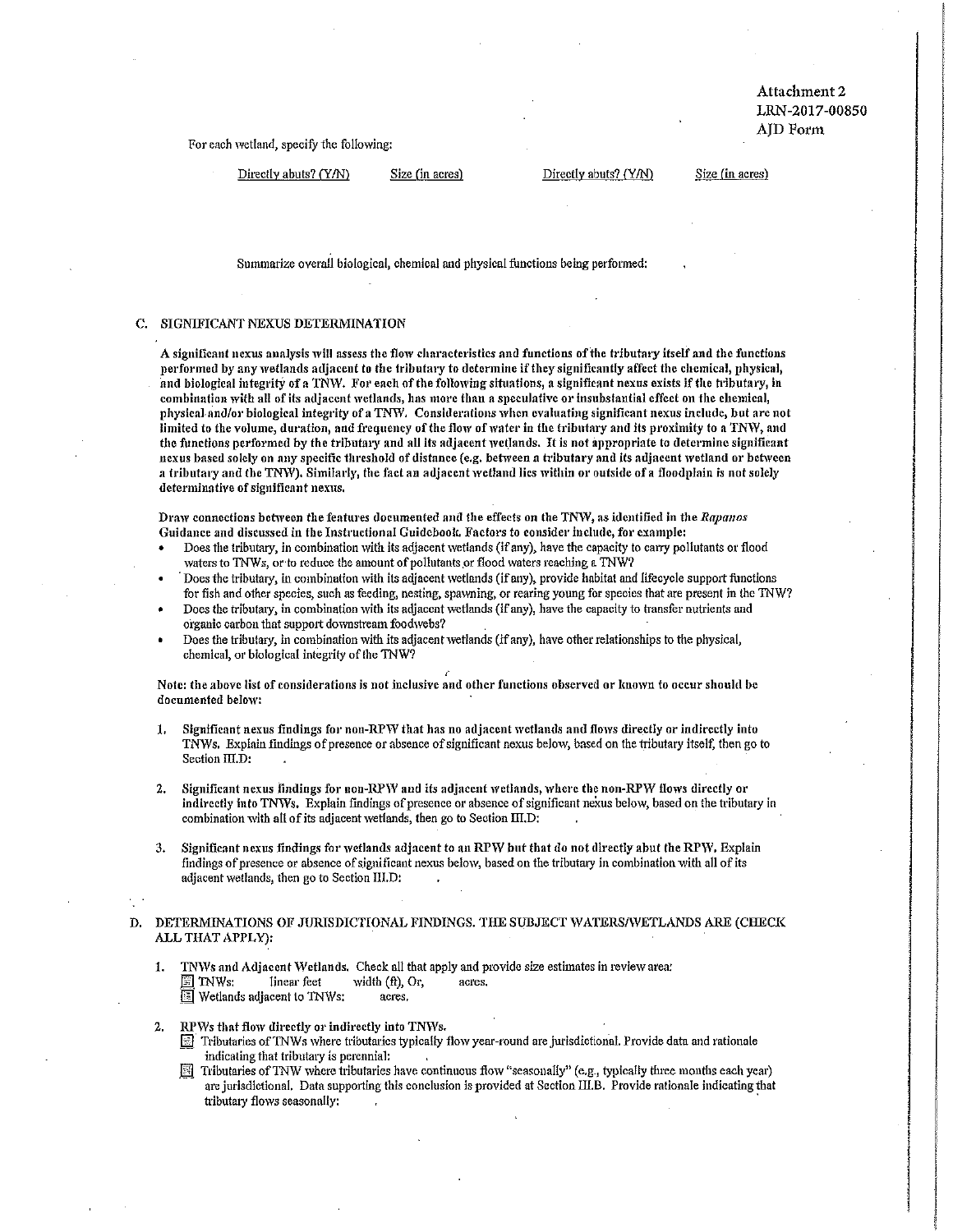# Attachment 2 LRN-2017-00850 AJDForm

Provide estimates for jurisdictional waters in the review area (check all that apply):

- $\Box$  Tributary waters: linear feet width (ft).
- Other non-wetland waters: acres.
	- Identify type(s) of waters:
- 
- 3. Non-RPWs<sup>8</sup> that flow directly or indirectly into TNWs.<br>**El** Waterbody that is not a TNW or an RPW, but flows directly or indirectly into a TNW, and it has a significant nexus with a TNW is jurisdictional. Data supporting this conclusion is provided at Section III.C,

Provide estimates for jurisdictional waters within the review area (check all that apply):<br>  $\Box$  Tributary waters: linear feet width (ft).

- 
- $\boxed{\phantom{1}}$  Other non-wetland waters: acres.
	- Identify type(s) of waters:
- 4. Wetlands directly abutting an RPW that flow directly or indirectly into TNWs.
	- ~ Wetlands directly abut RPW and thus are jurisdictional as adjacent wetlands.
		- **E** Wetlands directly abutting an RPW where tributaries typically flow year-round. Provide data and rationale indicating that tributary is perennial in Section III.D.2, above. Provide rationale indicating that wetland is directly abutting an RPW:
	- $\mathbb{E}$  Wetlands directly abutting an RPW where tributaries typically flow "seasonally." Provide data indicating that tributary is seasonal in Section III.B and rationale in Section III.D.2, above, Provide rationale indicating that wetland is directly abutting an RPW:

Provide acreage estimates for jurisdictional wetlands in the review area: acres

5. Wetlands adjacent to but not directly abutting an RPW that flow directly or indirectly into TNWs.<br>Set Wetlands that do not directly abut an RPW, but when considered in combination with the tributary to the tributary Wetlands that do not directly abut an RPW, but when considered in combination with the tributary to which they are adjacent and with similarly situated adjacent wetlands, have a significant nexus with a TNW are jurisidictional. Data supporting this conclusion is provided at Section ll.C.

Provide acreage estimates for jurisdictional wetlands in the review area: acres.

- 6. Wetlands adjacent to non-RPWs that flow directly or indirectly into TNWs.
	- Wetlands adjacent to such waters, and have when considered in combination with the tributary to which they are adjacent and with similarly situated adjacent wetlands, have a significant nexus with a TNW are jurisdictional. Data supporting this conclusion is provided at Section III.C.

Provide estimates for jurisdictional wetlands in the review area: acres,

- Impoundments of jurisdictional waters.<sup>9</sup>
	- As a general rule, the impoundment of a jurisdictional tributary remains jurisdictional.
	- Demonstrate that impoundment was created from "waters of the U.S.," or
	- Demonstrate that water meets the criteria for one of the categories presented above  $(1-6)$ , or
	- Demonstrate that water is isolated with a nexus to commerce (see  $\overline{E}$  below).

E. ISOLATED [INTERSTATE OR INTRA-STATE] WATERS, INCLUDING ISOLATED WETLANDS, THE USE, DEGRADATION OR DESTRUCTION OF WHICH COULD AFFECT INTERSTATE COMMERCE, INCLUDING ANY SUCH WATERS (CHECK ALL THAT APPLY);<sup>10</sup>

- which are or could be used by interstate or foreign travelers for recreational or other purposes.
- from which fish or shellfish are or could be taken and sold in interstate or foreign commerce.
- which are or could be used for industrial purposes by industries in interstate commerce,
- Interstate isolated waters. Explain:
- **If** Other factors. Explain:

Identify water body and summarize rationale supporting determination:

#### <sup>8</sup>See Footnote # 3.

<sup>9</sup> To complete the analysis refer to the key in Section III, D.6 of the Instructional Guidebook.<br><sup>10</sup> Prior to asserting or declining CWA jurisdiction based solely on this category, Corps Districts will elevate the action HQ for review consistent with the process described in the Corps/EPA Memorandum Regnrding CWA Act Jurisdiction Following *Rapmws.*